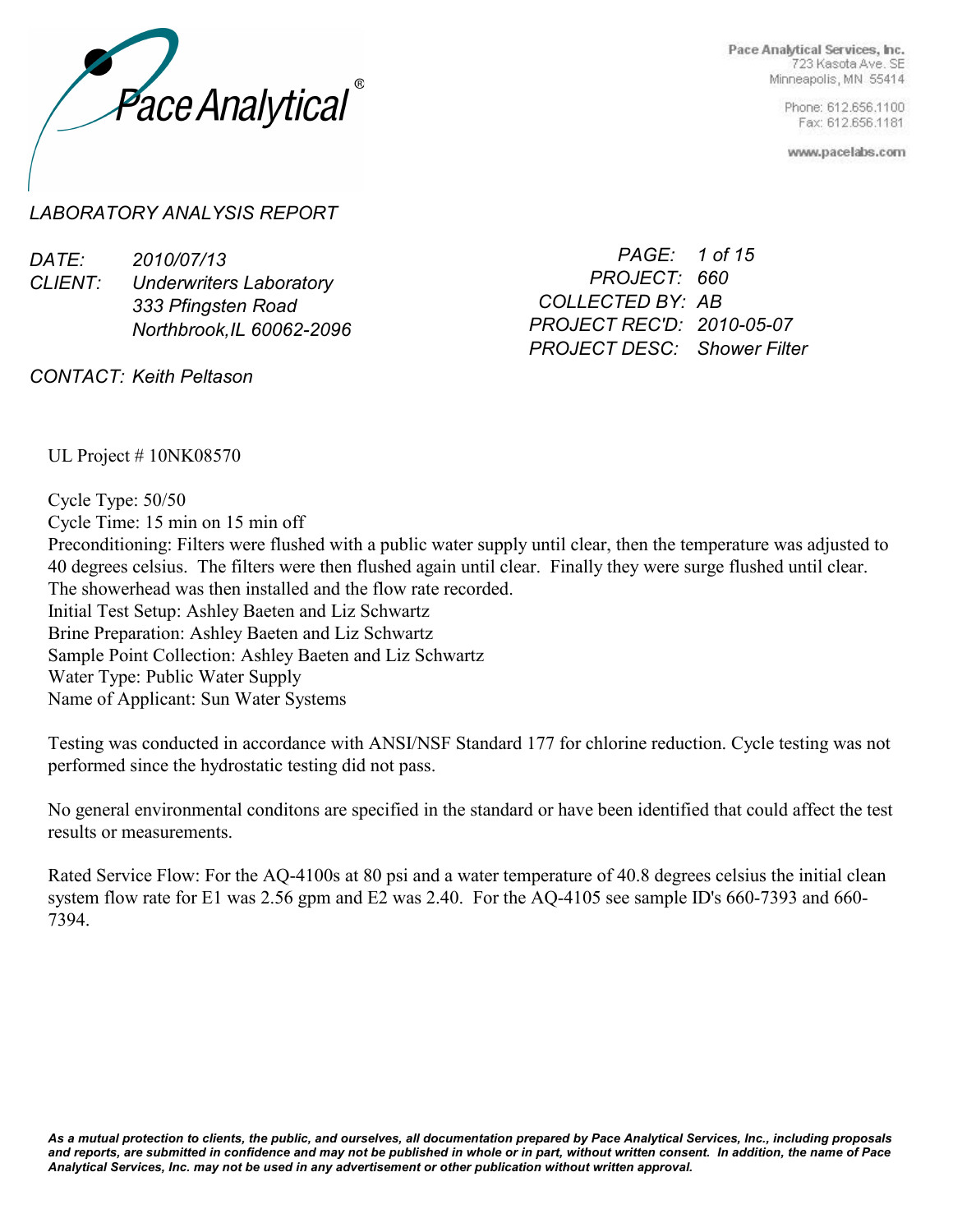Pace Analyticals Product Testing Division received 4 Shower Filter (s) for the analysis presented in the following report.

All data reported is associated with quality control that met method, EPA, NSF/ANSI or internal laboratory specification. Any exceptions are noted in a footnote or narrative format.

Pace Analytical Services, Inc. appreciates the opportunity to provide you with this product testing service. We value your feedback, would you please take a few minutes to access our customer satisfaction survey at: http://www.pacelabs.com/my-account/customer-survey.html Figure 3 or questions or comments regarding this report, please feel free to contact us.

Sincerely,

ashley Baiten

Enclosure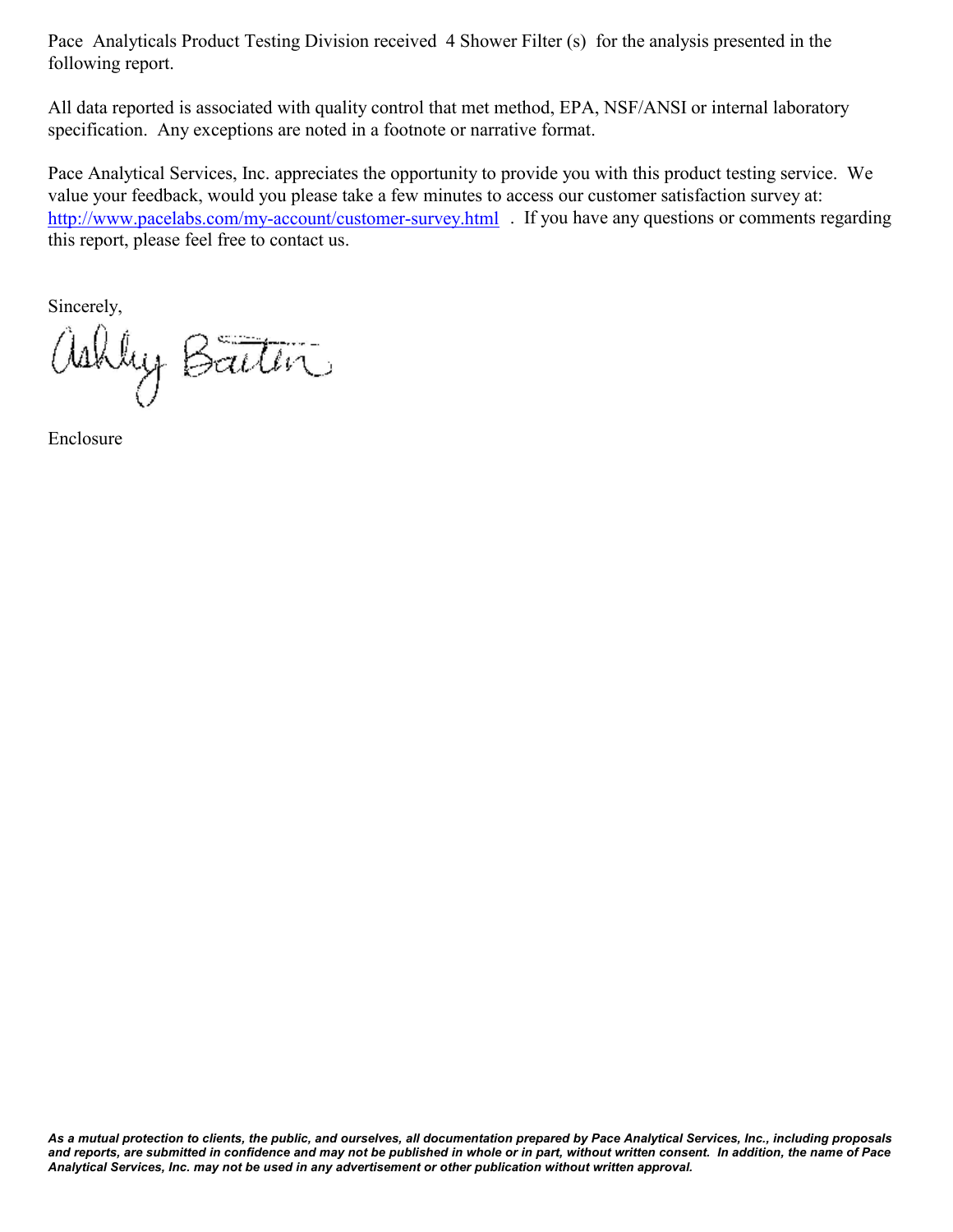

> Phone: 612.656.1100 Fax: 612.656.1181

www.pacelabs.com

*LABORATORY ANALYSIS REPORT PAGE: 3 of 15 PROJECT: 660*

## *NSF/ANSI Standard 177- 2004 Chlorine Reduction*

| <b>Sample: 007337</b>       |                | <b>Description: Influent</b> |                  |               |                  | <b>Volume: 10 Unit Volume</b> |  |  |
|-----------------------------|----------------|------------------------------|------------------|---------------|------------------|-------------------------------|--|--|
|                             |                |                              | <b>Reporting</b> |               | <b>Date</b>      | <b>Date</b>                   |  |  |
| Compound                    | <b>Results</b> | <b>Units</b>                 | Limit            | <b>Method</b> | <b>Collected</b> | <b>Analyzed</b>               |  |  |
| Chlorine                    | 1.92           | mg/L                         | 0.01             | SM 4500-CL-F  | 2010-06-22       | 2010-06-22                    |  |  |
| pH (wc)                     | 22<br>6.97     | (None)                       | ΝA               | EPA 150.1     | 2010-06-22       | 2010-06-22                    |  |  |
| Pressure (psi)              | 80             | psi                          | ΝA               | (None)        | 2010-06-22       | 2010-06-22                    |  |  |
| Temperature (wc)            | 41.3           | °C                           | ΝA               | EPA 150.1     | 2010-06-22       | 2010-06-22                    |  |  |
| Total Dissolved Solids (wc) | 299            | mg/L                         | 10               | EPA 160.1     | 2010-06-22       | 2010-06-24                    |  |  |
| Total Organic Carbon (wc)   | 3.39           | mg/L                         | 0.5              | SM 5310C      | 2010-06-22       | 2010-06-28                    |  |  |
| Turbidity (wc)              | 1.0            | <b>NTU</b>                   | 1.0              | EPA 180.1     | 2010-06-22       | 2010-06-22                    |  |  |

*NSF/ANSI Standard 177- 2004 Chlorine Reduction*

| <b>Sample: 007348</b> | Description: AQ-4100 Shower SN: 247915 |        | <b>Volume: 10 Unit Volume</b> |               |                  |             |
|-----------------------|----------------------------------------|--------|-------------------------------|---------------|------------------|-------------|
|                       |                                        |        | <b>Reporting</b>              |               | <b>Date</b>      | <b>Date</b> |
| <b>Compound</b>       | <b>Results</b>                         | Units  | <u>Limit</u>                  | <b>Method</b> | <b>Collected</b> | Analyzed    |
| Chlorine              | < 0.01                                 | mq/L   | 0.01                          | SM 4500-CL-F  | 2010-06-22       | 2010-06-22  |
| Chlorine % Red        | >99                                    | (None) | ΝA                            | SM 4500-CL-F  | 2010-06-22       | 2010-06-22  |
| <b>Flow Rate</b>      | 2.6                                    | GPM    | ΝA                            | (None)        | 2010-06-22       | 2010-06-22  |

*NSF/ANSI Standard 177- 2004 Chlorine Reduction*

| <b>Sample: 007349</b> | Description: AQ-4100 Shower SN: 247913 |        | <b>Volume: 10 Unit Volume</b> |               |                  |            |
|-----------------------|----------------------------------------|--------|-------------------------------|---------------|------------------|------------|
|                       |                                        |        | <b>Reporting</b>              |               | Date             | Date       |
| Compound              | <b>Results</b>                         | Units  | Limit                         | <b>Method</b> | <b>Collected</b> | Analyzed   |
| Chlorine              | < 0.01                                 | mq/L   | 0.01                          | SM 4500-CL-F  | 2010-06-22       | 2010-06-22 |
| Chlorine % Red        | >99                                    | (None) | ΝA                            | SM 4500-CL-F  | 2010-06-22       | 2010-06-22 |
| <b>Flow Rate</b>      | 2.4                                    | GPM    | ΝA                            | (None)        | 2010-06-22       | 2010-06-22 |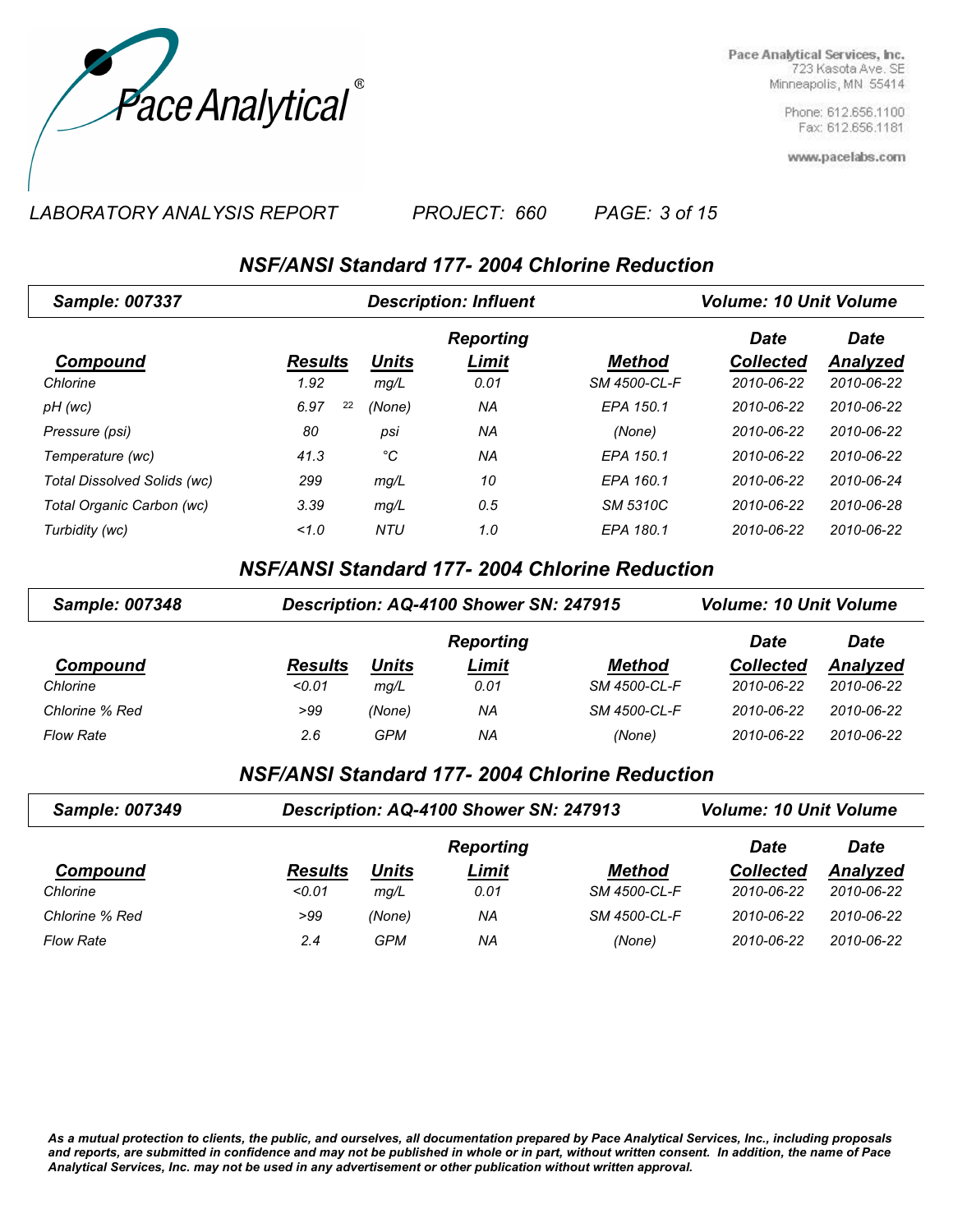

> Phone: 612.656.1100 Fax: 612.656.1181

www.pacelabs.com

### *LABORATORY ANALYSIS REPORT PAGE: 4 of 15 PROJECT: 660*

*NSF/ANSI Standard 177- 2004 Chlorine Reduction*

| <b>Sample: 007393</b> |                | Description: AQ-4105 Shower SN: 321737 | <b>Volume: 10 Unit Volume</b> |               |                  |            |
|-----------------------|----------------|----------------------------------------|-------------------------------|---------------|------------------|------------|
|                       |                |                                        | Date                          | Date          |                  |            |
| Compound              | <b>Results</b> | <b>Units</b>                           | Limit                         | <b>Method</b> | <b>Collected</b> | Analyzed   |
| <b>Flow Rate</b>      | 2.1            | <b>GPM</b>                             | ΝA                            | (None)        | 2010-06-14       | 2010-06-14 |
| Pressure (psi)        | 80             | psi                                    | NA                            | (None)        | 2010-06-14       | 2010-06-14 |
| Temperature (wc)      | 39.1           | °C                                     | ΝA                            | EPA 150.1     | 2010-06-14       | 2010-06-14 |
| Rated Service Flow    |                |                                        |                               |               |                  |            |

### *NSF/ANSI Standard 177- 2004 Chlorine Reduction*

| Sample: 007394   | Description: AQ-4105 Shower SN: 321793 |              | <b>Volume: 10 Unit Volume</b> |               |                  |            |
|------------------|----------------------------------------|--------------|-------------------------------|---------------|------------------|------------|
|                  |                                        |              | <b>Date</b>                   | <b>Date</b>   |                  |            |
| <b>Compound</b>  | <b>Results</b>                         | <u>Units</u> | <b>Limit</b>                  | <b>Method</b> | <b>Collected</b> | Analyzed   |
| <b>Flow Rate</b> | 2.2                                    | GPM          | ΝA                            | (None)        | 2010-06-14       | 2010-06-14 |
| Pressure (psi)   | 80                                     | psi          | NA                            | (None)        | 2010-06-14       | 2010-06-14 |
| Temperature (wc) | 39.1                                   | °C           | ΝA                            | EPA 150.1     | 2010-06-14       | 2010-06-14 |
| - - - - -        |                                        |              |                               |               |                  |            |

Rated Service Flow

## *NSF/ANSI Standard 177- 2004 Chlorine Reduction*

| Sample: 007338              |                | <b>Description: Influent</b> | <b>Volume: 1000 Gallons</b> |                 |                  |             |
|-----------------------------|----------------|------------------------------|-----------------------------|-----------------|------------------|-------------|
|                             |                |                              | <b>Reporting</b>            |                 | <b>Date</b>      | <b>Date</b> |
| <b>Compound</b>             | <b>Results</b> | <u>Units</u>                 | <u>Limit</u>                | <b>Method</b>   | <b>Collected</b> | Analyzed    |
| Chlorine                    | 2.01           | mg/L                         | 0.01                        | SM 4500-CL-F    | 2010-06-22       | 2010-06-22  |
| pH (wc)                     | 7.15           | (None)                       | NA                          | EPA 150.1       | 2010-06-22       | 2010-06-22  |
| Pressure (psi)              | 80             | psi                          | NA                          | (None)          | 2010-06-22       | 2010-06-22  |
| Temperature (wc)            | 38.3           | °C                           | NA                          | EPA 150.1       | 2010-06-22       | 2010-06-22  |
| Total Dissolved Solids (wc) | 299            | mg/L                         | 10                          | EPA 160.1       | 2010-06-22       | 2010-06-24  |
| Total Organic Carbon (wc)   | 3.39           | mg/L                         | 0.5                         | <b>SM 5310C</b> | 2010-06-22       | 2010-06-28  |
| Turbidity (wc)              | 1.0            | NTU                          | 1.0                         | EPA 180.1       | 2010-06-22       | 2010-06-22  |

TOC and TDS were collected at the 10 Unit Volume sample point.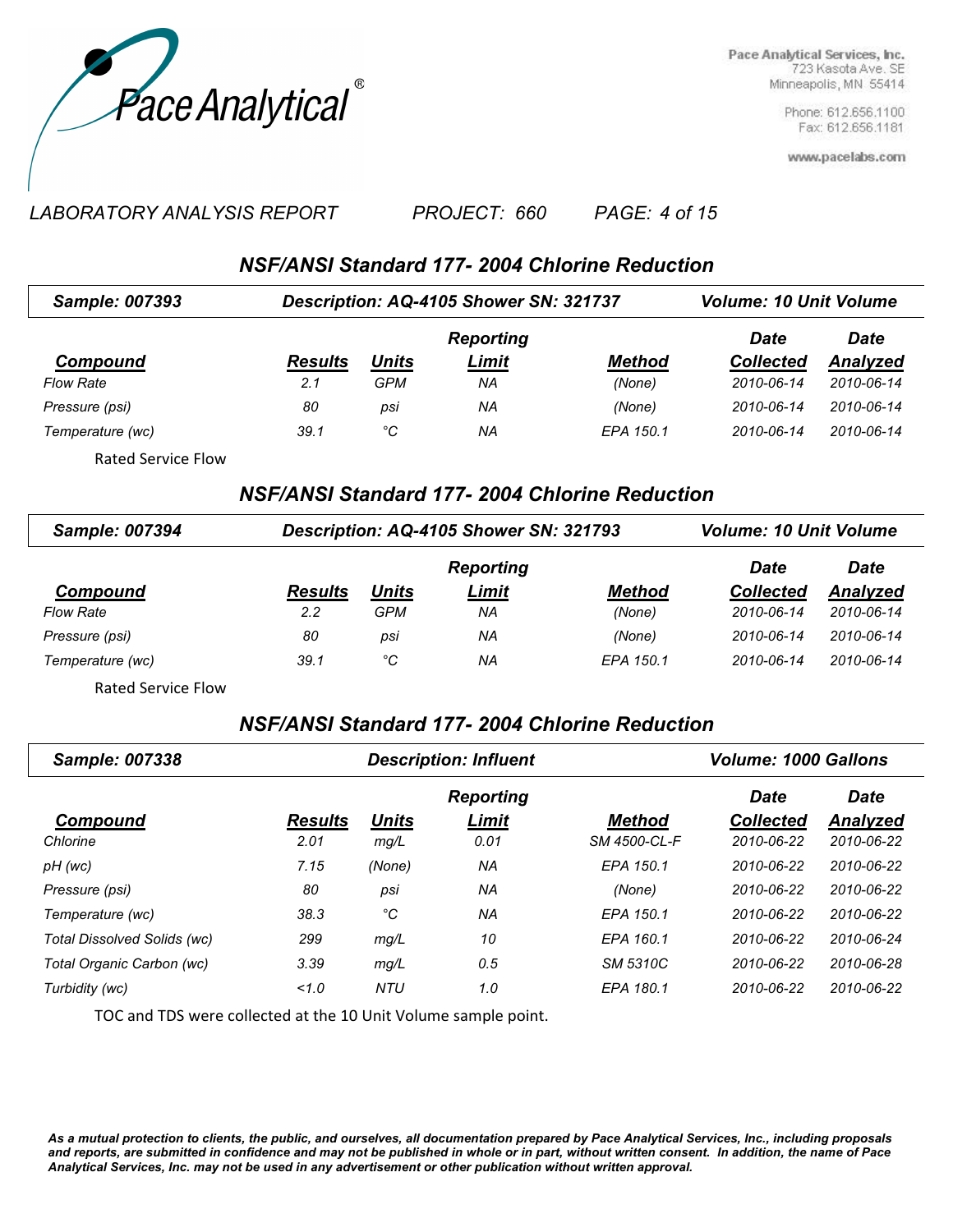

> Phone: 612.656.1100 Fax: 612.656.1181

www.pacelabs.com

#### *LABORATORY ANALYSIS REPORT PAGE: 5 of 15 PROJECT: 660*

*NSF/ANSI Standard 177- 2004 Chlorine Reduction*

| <b>Sample: 007350</b> | Description: AQ-4100 Shower SN: 247915 |            | <b>Volume: 1000 Gallons</b> |               |                  |                 |
|-----------------------|----------------------------------------|------------|-----------------------------|---------------|------------------|-----------------|
|                       |                                        |            | <b>Reporting</b>            |               | Date             | <b>Date</b>     |
| Compound              | <b>Results</b>                         | Units      | <b>Limit</b>                | <b>Method</b> | <b>Collected</b> | <b>Analyzed</b> |
| Chlorine              | 0.14                                   | mq/L       | 0.01                        | SM 4500-CL-F  | 2010-06-22       | 2010-06-22      |
| Chlorine % Red        | 93                                     | (None)     | ΝA                          | SM 4500-CL-F  | 2010-06-22       | 2010-06-22      |
| <b>Flow Rate</b>      | 2.5                                    | <b>GPM</b> | ΝA                          | (None)        | 2010-06-22       | 2010-06-22      |

## *NSF/ANSI Standard 177- 2004 Chlorine Reduction*

| Sample: 007351   | Description: AQ-4100 Shower SN: 247913 | <b>Volume: 1000 Gallons</b> |                  |              |                  |            |
|------------------|----------------------------------------|-----------------------------|------------------|--------------|------------------|------------|
|                  |                                        |                             | <b>Reporting</b> |              | Date             | Date       |
| Compound         | <b>Results</b>                         | Units                       | Limit            | Method       | <b>Collected</b> | Analyzed   |
| Chlorine         | 0.09                                   | mq/L                        | 0.01             | SM 4500-CL-F | 2010-06-22       | 2010-06-22 |
| Chlorine % Red   | 96                                     | (None)                      | ΝA               | SM 4500-CL-F | 2010-06-22       | 2010-06-22 |
| <b>Flow Rate</b> | 2.4                                    | GPM                         | ΝA               | (None)       | 2010-06-22       | 2010-06-22 |

## *NSF/ANSI Standard 177- 2004 Chlorine Reduction*

| <b>Sample: 007339</b>       |                | <b>Description: Influent</b> | <b>Volume: 2000 Gallons</b> |               |                  |             |
|-----------------------------|----------------|------------------------------|-----------------------------|---------------|------------------|-------------|
|                             |                |                              | <b>Reporting</b>            |               | <b>Date</b>      | <b>Date</b> |
| Compound                    | <b>Results</b> | <b>Units</b>                 | Limit                       | <b>Method</b> | <b>Collected</b> | Analyzed    |
| Chlorine                    | 20<br>1.79     | mg/L                         | 0.01                        | SM 4500-CL-F  | 2010-06-23       | 2010-06-23  |
| pH (wc)                     | 7.20           | (None)                       | NA                          | EPA 150.1     | 2010-06-23       | 2010-06-23  |
| Pressure (psi)              | 80             | psi                          | ΝA                          | (None)        | 2010-06-23       | 2010-06-23  |
| Temperature (wc)            | 41.2           | °C                           | ΝA                          | EPA 150.1     | 2010-06-23       | 2010-06-23  |
| Total Dissolved Solids (wc) | 319            | mq/L                         | 10                          | EPA 160.1     | $2010 - 06 - 23$ | 2010-06-30  |
| Total Organic Carbon (wc)   | 3.81           | mg/L                         | 0.5                         | SM 5310C      | 2010-06-23       | 2010-06-25  |
| Turbidity (wc)              | 1.0            | <b>NTU</b>                   | 1.0                         | EPA 180.1     | 2010-06-23       | 2010-06-23  |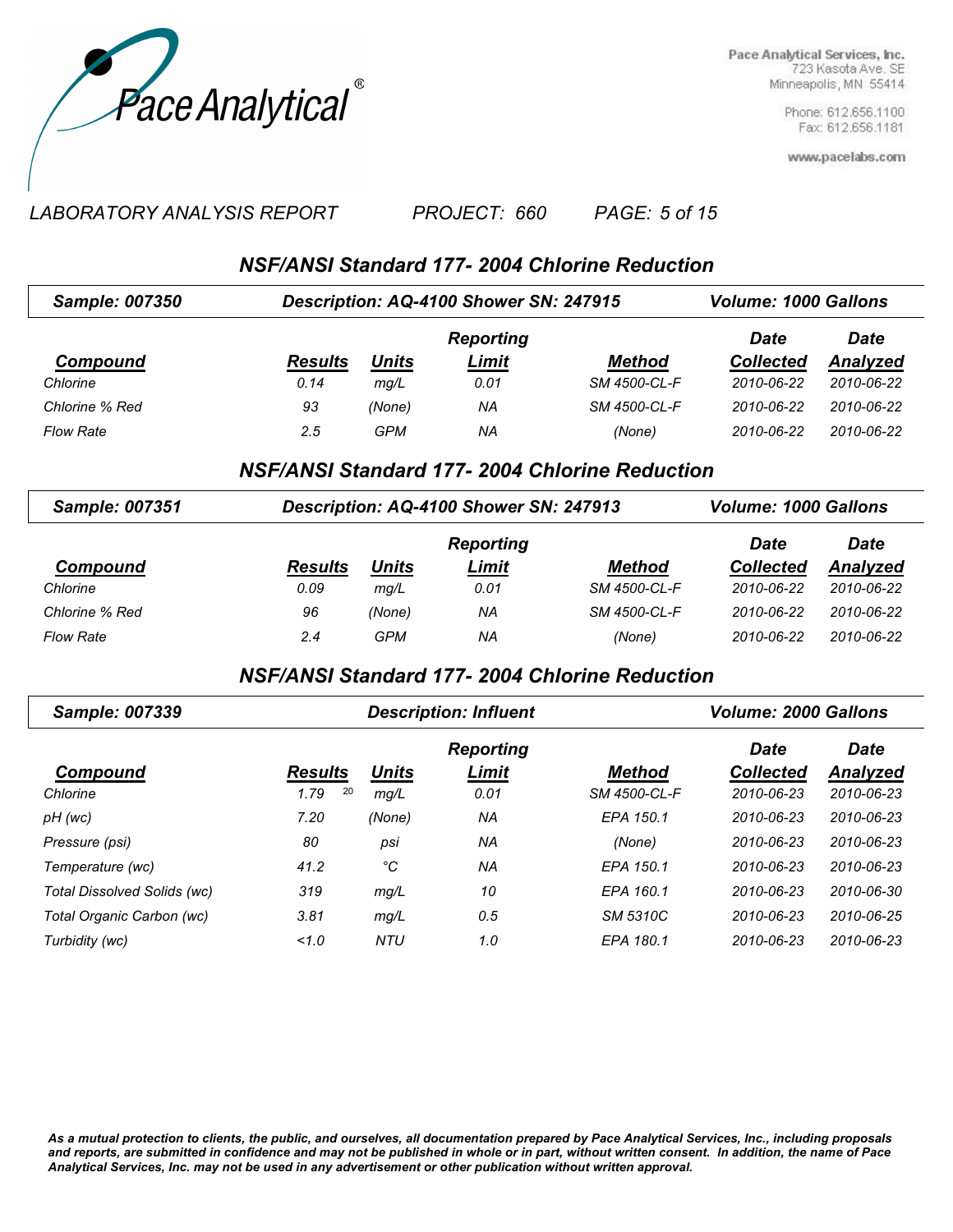

> Phone: 612.656.1100 Fax: 612.656.1181

www.pacelabs.com

#### *LABORATORY ANALYSIS REPORT PAGE: 6 of 15 PROJECT: 660*

*NSF/ANSI Standard 177- 2004 Chlorine Reduction*

| <b>Sample: 007352</b> | Description: AQ-4100 Shower SN: 247915 |              | <b>Volume: 2000 Gallons</b> |               |                  |                 |
|-----------------------|----------------------------------------|--------------|-----------------------------|---------------|------------------|-----------------|
|                       |                                        |              | <b>Reporting</b>            |               | Date             | <b>Date</b>     |
| Compound              | <b>Results</b>                         | <u>Units</u> | <u>Limit</u>                | <b>Method</b> | <b>Collected</b> | <b>Analyzed</b> |
| Chlorine              | 0.02                                   | mq/L         | 0.01                        | SM 4500-CL-F  | 2010-06-23       | 2010-06-23      |
| Chlorine % Red        | 99                                     | (None)       | ΝA                          | SM 4500-CL-F  | 2010-06-23       | 2010-06-23      |
| <b>Flow Rate</b>      | 2.6                                    | GPM          | ΝA                          | (None)        | 2010-06-23       | 2010-06-23      |

### *NSF/ANSI Standard 177- 2004 Chlorine Reduction*

| <b>Sample: 007353</b> | Description: AQ-4100 Shower SN: 247913 |        | <b>Volume: 2000 Gallons</b> |              |                  |            |
|-----------------------|----------------------------------------|--------|-----------------------------|--------------|------------------|------------|
|                       |                                        |        | <b>Reporting</b>            |              | <b>Date</b>      | Date       |
| Compound              | <b>Results</b>                         | Units  | Limit                       | Method       | <b>Collected</b> | Analyzed   |
| Chlorine              | 0.08                                   | mq/L   | 0.01                        | SM 4500-CL-F | 2010-06-23       | 2010-06-23 |
| Chlorine % Red        | 96                                     | (None) | ΝA                          | SM 4500-CL-F | $2010 - 06 - 23$ | 2010-06-23 |
| <b>Flow Rate</b>      | 2.4                                    | GPM    | ΝA                          | (None)       | 2010-06-23       | 2010-06-23 |

## *NSF/ANSI Standard 177- 2004 Chlorine Reduction*

| <b>Sample: 007340</b>       |                | <b>Description: Influent</b> | <b>Volume: 3000 Gallons</b> |                 |                  |                 |
|-----------------------------|----------------|------------------------------|-----------------------------|-----------------|------------------|-----------------|
|                             |                |                              | <b>Reporting</b>            |                 | <b>Date</b>      | <b>Date</b>     |
| Compound                    | <b>Results</b> | <b>Units</b>                 | Limit                       | <b>Method</b>   | <b>Collected</b> | <b>Analyzed</b> |
| Chlorine                    | 18<br>1.91     | mg/L                         | 0.01                        | SM 4500-CL-F    | 2010-06-24       | 2010-06-24      |
| pH (wc)                     | 7.23           | (None)                       | NA                          | EPA 150.1       | 2010-06-24       | 2010-06-24      |
| Pressure (psi)              | 80             | psi                          | NA                          | (None)          | 2010-06-24       | 2010-06-24      |
| Temperature (wc)            | 40.0           | °C                           | NA                          | EPA 150.1       | 2010-06-24       | 2010-06-24      |
| Total Dissolved Solids (wc) | 342            | mg/L                         | 10                          | EPA 160.1       | 2010-06-24       | 2010-06-30      |
| Total Organic Carbon (wc)   | 3.95           | mg/L                         | 0.5                         | <b>SM 5310C</b> | 2010-06-24       | 2010-06-25      |
| Turbidity (wc)              | 1.0            | NTU                          | 1.0                         | EPA 180.1       | 2010-06-24       | 2010-06-24      |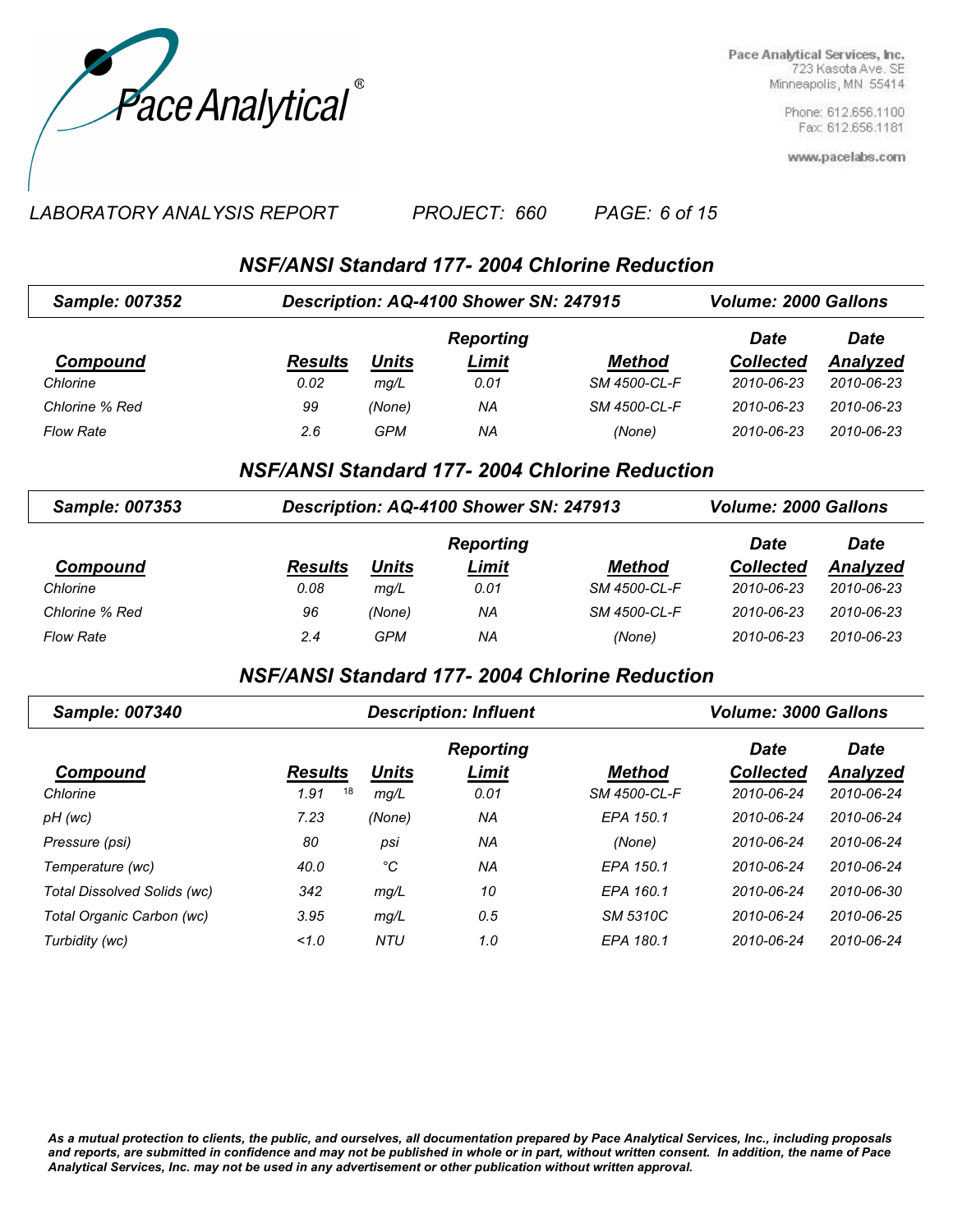

> Phone: 612.656.1100 Fax: 612.656.1181

www.pacelabs.com

#### *LABORATORY ANALYSIS REPORT PAGE: 7 of 15 PROJECT: 660*

*NSF/ANSI Standard 177- 2004 Chlorine Reduction*

| <b>Sample: 007354</b> | Description: AQ-4100 Shower SN: 247915 |              | <b>Volume: 3000 Gallons</b> |               |                  |            |
|-----------------------|----------------------------------------|--------------|-----------------------------|---------------|------------------|------------|
|                       |                                        |              | <b>Reporting</b>            |               | <b>Date</b>      | Date       |
| Compound              | <b>Results</b>                         | <u>Units</u> | <u>Limit</u>                | <b>Method</b> | <b>Collected</b> | Analyzed   |
| Chlorine              | 18<br>0.18                             | ma/L         | 0.01                        | SM 4500-CL-F  | 2010-06-24       | 2010-06-24 |
| Chlorine % Red        | 91                                     | (None)       | ΝA                          | SM 4500-CL-F  | 2010-06-24       | 2010-07-13 |
| <b>Flow Rate</b>      | 2.6                                    | GPM          | ΝA                          | (None)        | 2010-06-24       | 2010-06-24 |

### *NSF/ANSI Standard 177- 2004 Chlorine Reduction*

| Sample: 007355   | Description: AQ-4100 Shower SN: 247913 |        | <b>Volume: 3000 Gallons</b> |              |                  |            |
|------------------|----------------------------------------|--------|-----------------------------|--------------|------------------|------------|
|                  |                                        |        | <b>Reporting</b>            |              | Date             | Date       |
| Compound         | <b>Results</b>                         | Units  | Limit                       | Method       | <b>Collected</b> | Analyzed   |
| Chlorine         | 18<br>0.21                             | mq/L   | 0.01                        | SM 4500-CL-F | 2010-06-24       | 2010-06-24 |
| Chlorine % Red   | 89                                     | (None) | ΝA                          | SM 4500-CL-F | 2010-06-24       | 2010-07-13 |
| <b>Flow Rate</b> | 2.4                                    | GPM    | ΝA                          | (None)       | 2010-06-24       | 2010-06-24 |

## *NSF/ANSI Standard 177- 2004 Chlorine Reduction*

| <b>Sample: 007341</b>       |                | <b>Description: Influent</b> | <b>Volume: 4000 Gallons</b> |               |                  |             |
|-----------------------------|----------------|------------------------------|-----------------------------|---------------|------------------|-------------|
|                             |                |                              | <b>Reporting</b>            |               | <b>Date</b>      | <b>Date</b> |
| Compound                    | <b>Results</b> | <b>Units</b>                 | Limit                       | <b>Method</b> | <b>Collected</b> | Analyzed    |
| Chlorine                    | 18<br>1.88     | mg/L                         | 0.01                        | SM 4500-CL-F  | 2010-06-25       | 2010-06-25  |
| pH (wc)                     | 7.21           | (None)                       | ΝA                          | EPA 150.1     | 2010-06-25       | 2010-06-25  |
| Pressure (psi)              | 80             | psi                          | ΝA                          | (None)        | 2010-06-25       | 2010-06-25  |
| Temperature (wc)            | 39.2           | °C                           | ΝA                          | EPA 150.1     | 2010-06-25       | 2010-06-25  |
| Total Dissolved Solids (wc) | 338            | mg/L                         | 10                          | EPA 160.1     | 2010-06-25       | 2010-06-30  |
| Total Organic Carbon (wc)   | 3.79           | mg/L                         | 0.5                         | SM 5310C      | 2010-06-25       | 2010-06-25  |
| Turbidity (wc)              | 1.0            | <b>NTU</b>                   | 1.0                         | EPA 180.1     | 2010-06-25       | 2010-06-25  |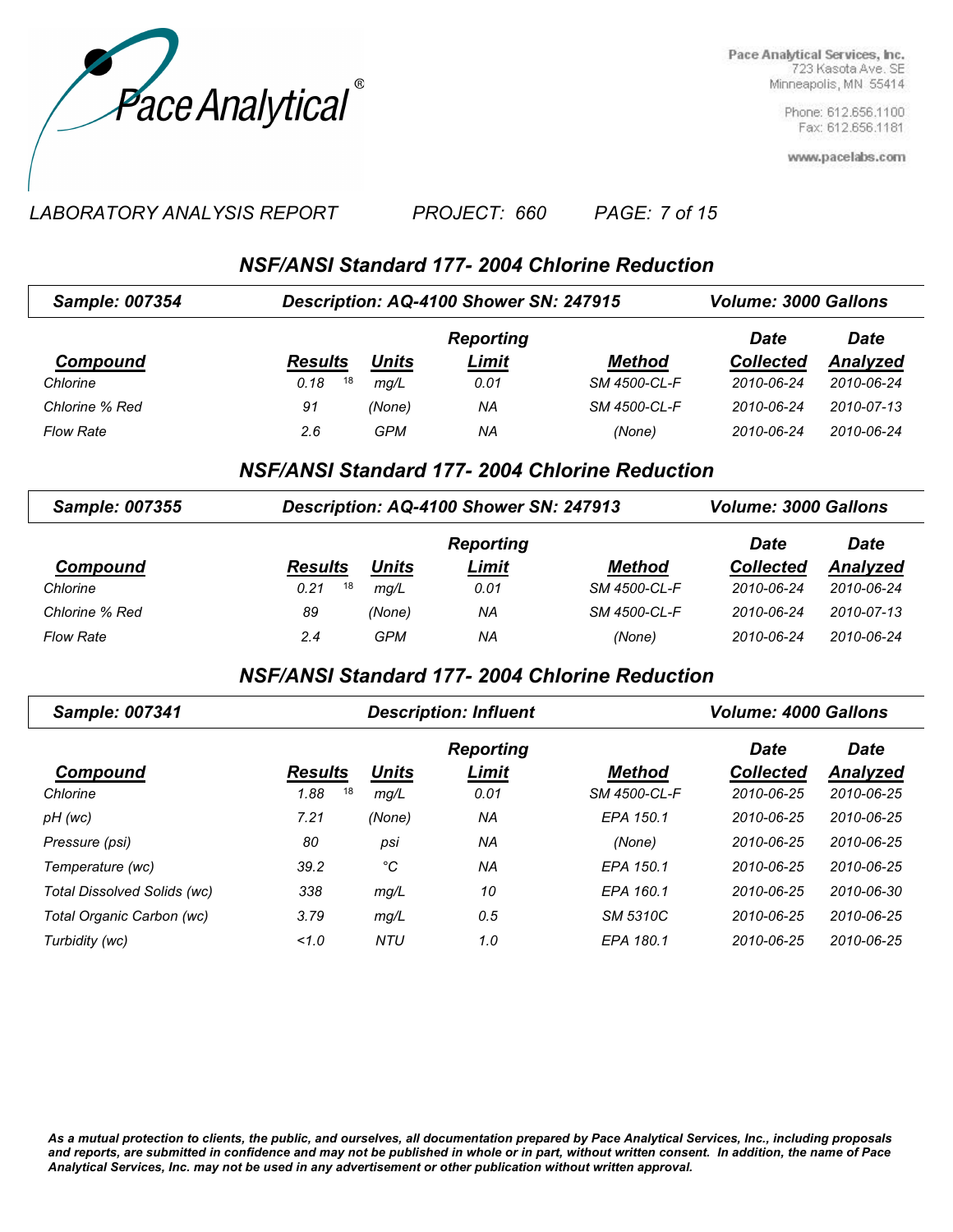

> Phone: 612.656.1100 Fax: 612.656.1181

www.pacelabs.com

#### *LABORATORY ANALYSIS REPORT PAGE: 8 of 15 PROJECT: 660*

*NSF/ANSI Standard 177- 2004 Chlorine Reduction*

| <b>Sample: 007356</b> | Description: AQ-4100 Shower SN: 247915 |              | <b>Volume: 4000 Gallons</b> |               |                  |                 |
|-----------------------|----------------------------------------|--------------|-----------------------------|---------------|------------------|-----------------|
|                       |                                        |              | <b>Reporting</b>            |               | <b>Date</b>      | <b>Date</b>     |
| Compound              | <b>Results</b>                         | <b>Units</b> | <u>Limit</u>                | <b>Method</b> | <b>Collected</b> | <b>Analyzed</b> |
| Chlorine              | 18<br>0.28                             | mq/L         | 0.01                        | SM 4500-CL-F  | 2010-06-25       | 2010-06-25      |
| Chlorine % Red        | 85                                     | %            | ΝA                          | SM 4500-CL-F  | 2010-06-25       | 2010-07-13      |
| <b>Flow Rate</b>      | 2.6                                    | GPM          | ΝA                          | (None)        | 2010-06-25       | 2010-06-25      |

### *NSF/ANSI Standard 177- 2004 Chlorine Reduction*

| <b>Sample: 007357</b> | Description: AQ-4100 Shower SN: 247913 |       | <b>Volume: 4000 Gallons</b> |               |                  |            |
|-----------------------|----------------------------------------|-------|-----------------------------|---------------|------------------|------------|
|                       |                                        |       | <b>Reporting</b>            |               | <b>Date</b>      | Date       |
| Compound              | <b>Results</b>                         | Units | Limit                       | <b>Method</b> | <b>Collected</b> | Analyzed   |
| Chlorine              | 18<br>0.17                             | mq/L  | 0.01                        | SM 4500-CL-F  | 2010-06-25       | 2010-06-25 |
| Chlorine % Red        | 91                                     | %     | ΝA                          | SM 4500-CL-F  | 2010-06-25       | 2010-07-13 |
| <b>Flow Rate</b>      | 2.4                                    | GPM   | ΝA                          | (None)        | 2010-06-25       | 2010-06-25 |

# *NSF/ANSI Standard 177- 2004 Chlorine Reduction*

| Sample: 007342              | <b>Description: Influent</b> |              |                  | <b>Volume: 5000 Gallons</b> |                  |                 |
|-----------------------------|------------------------------|--------------|------------------|-----------------------------|------------------|-----------------|
|                             |                              |              | <b>Reporting</b> |                             | <b>Date</b>      | <b>Date</b>     |
| Compound                    | <b>Results</b>               | <b>Units</b> | Limit            | <b>Method</b>               | <b>Collected</b> | <b>Analyzed</b> |
| Chlorine                    | 2.03                         | mg/L         | 0.01             | SM 4500-CL-F                | 2010-06-28       | 2010-06-28      |
| pH (wc)                     | 7.09                         | (None)       | NA               | EPA 150.1                   | 2010-06-28       | 2010-06-28      |
| Pressure (psi)              | 80                           | psi          | NA               | (None)                      | 2010-06-28       | 2010-06-28      |
| Temperature (wc)            | 39.1                         | °C           | NA               | EPA 150.1                   | 2010-06-28       | 2010-06-28      |
| Total Dissolved Solids (wc) | 357                          | mg/L         | 10               | EPA 160.1                   | 2010-06-28       | 2010-06-30      |
| Total Organic Carbon (wc)   | 3.61                         | mg/L         | 0.5              | <b>SM 5310C</b>             | 2010-06-28       | 2010-06-30      |
| Turbidity (wc)              | 1.0                          | <b>NTU</b>   | 1.0              | EPA 180.1                   | 2010-06-28       | 2010-06-28      |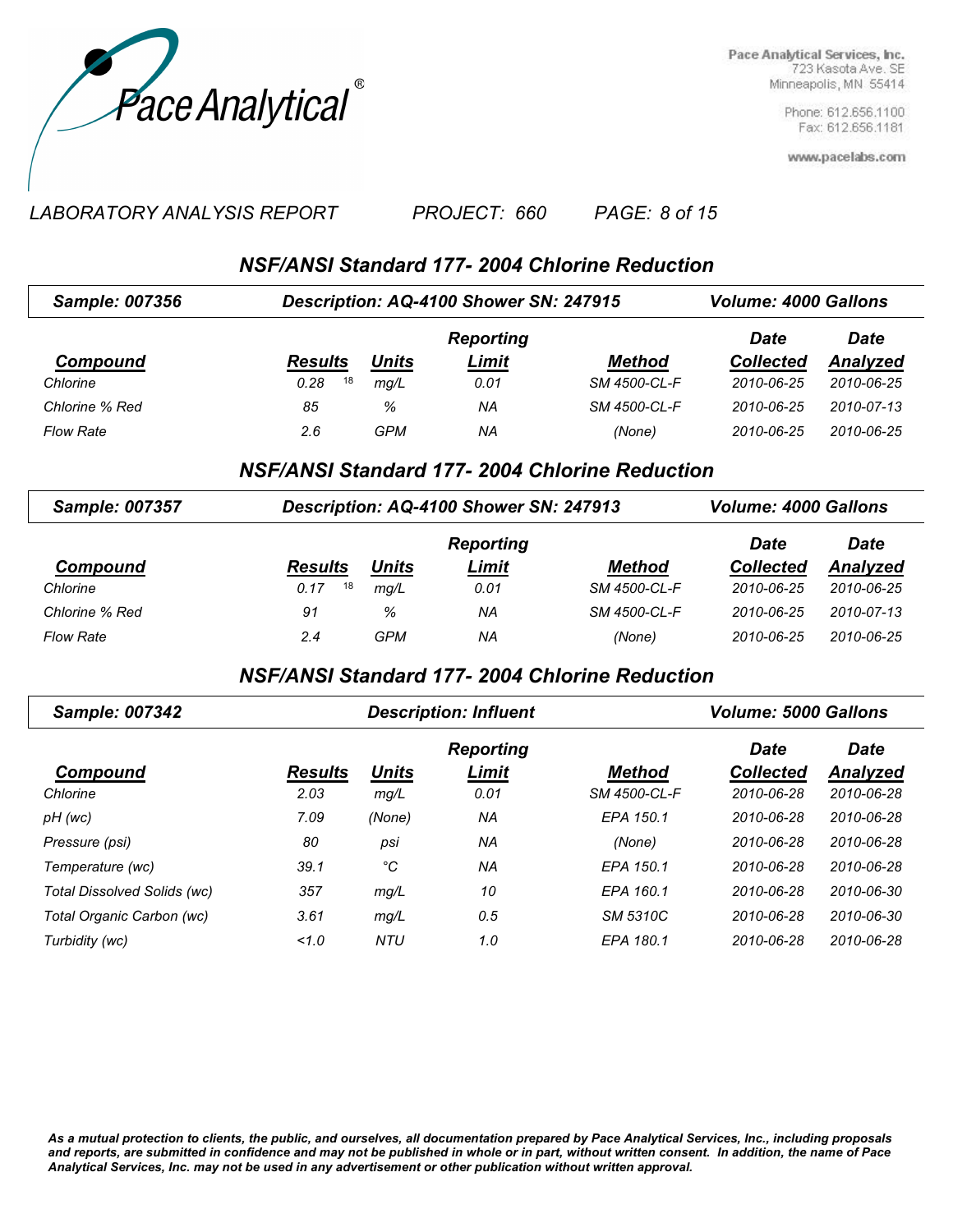

> Phone: 612.656.1100 Fax: 612.656.1181

www.pacelabs.com

#### *LABORATORY ANALYSIS REPORT PAGE: 9 of 15 PROJECT: 660*

# *NSF/ANSI Standard 177- 2004 Chlorine Reduction*

| <b>Sample: 007358</b> | Description: AQ-4100 Shower SN: 247915 |              | <b>Volume: 5000 Gallons</b> |               |                  |             |
|-----------------------|----------------------------------------|--------------|-----------------------------|---------------|------------------|-------------|
|                       |                                        |              | <b>Reporting</b>            |               | Date             | <b>Date</b> |
| Compound              | <b>Results</b>                         | <u>Units</u> | <u>Limit</u>                | <b>Method</b> | <b>Collected</b> | Analyzed    |
| Chlorine              | 0.36                                   | mq/L         | 0.01                        | SM 4500-CL-F  | 2010-06-28       | 2010-06-28  |
| Chlorine % Red        | 82                                     | %            | NA                          | SM 4500-CL-F  | 2010-06-28       | 2010-07-06  |
| <b>Flow Rate</b>      | 2.6                                    | GPM          | ΝA                          | (None)        | 2010-06-28       | 2010-06-28  |

#### *NSF/ANSI Standard 177- 2004 Chlorine Reduction*

| <b>Sample: 007359</b> | Description: AQ-4100 Shower SN: 247913 |              | <b>Volume: 5000 Gallons</b> |               |                  |                 |
|-----------------------|----------------------------------------|--------------|-----------------------------|---------------|------------------|-----------------|
|                       |                                        |              | <b>Reporting</b>            |               | Date             | <b>Date</b>     |
| Compound              | <b>Results</b>                         | <b>Units</b> | Limit                       | <b>Method</b> | <b>Collected</b> | <b>Analyzed</b> |
| Chlorine              | 0.38                                   | mq/L         | 0.01                        | SM 4500-CL-F  | 2010-06-28       | 2010-06-28      |
| Chlorine % Red        | 81                                     | %            | ΝA                          | SM 4500-CL-F  | 2010-06-28       | 2010-07-06      |
| <b>Flow Rate</b>      | 2.4                                    | GPM          | ΝA                          | (None)        | 2010-06-28       | 2010-06-28      |

### *NSF/ANSI Standard 177- 2004 Chlorine Reduction*

| <b>Sample: 007343</b>       |                | <b>Description: Influent</b> | <b>Volume: 6000 Gallons</b> |                 |                  |                 |
|-----------------------------|----------------|------------------------------|-----------------------------|-----------------|------------------|-----------------|
|                             |                |                              | <b>Reporting</b>            |                 | <b>Date</b>      | <b>Date</b>     |
| Compound                    | <b>Results</b> | <b>Units</b>                 | Limit                       | <b>Method</b>   | <b>Collected</b> | <b>Analyzed</b> |
| Chlorine                    | 2.03           | mg/L                         | 0.01                        | SM 4500-CL-F    | 2010-06-29       | 2010-06-29      |
| pH (wc)                     | 7.22           | (None)                       | NA                          | EPA 150.1       | 2010-06-29       | 2010-06-29      |
| Pressure (psi)              | 80             | psi                          | NA                          | (None)          | 2010-06-29       | 2010-06-29      |
| Temperature (wc)            | 40.0           | °C                           | NA                          | EPA 150.1       | 2010-06-29       | 2010-06-29      |
| Total Dissolved Solids (wc) | 359            | mg/L                         | 10                          | EPA 160.1       | 2010-06-29       | 2010-06-30      |
| Total Organic Carbon (wc)   | 3.75           | mg/L                         | 0.5                         | <b>SM 5310C</b> | 2010-06-29       | 2010-06-30      |
| Turbidity (wc)              | 1.0            | NTU                          | 1.0                         | EPA 180.1       | 2010-06-29       | 2010-06-29      |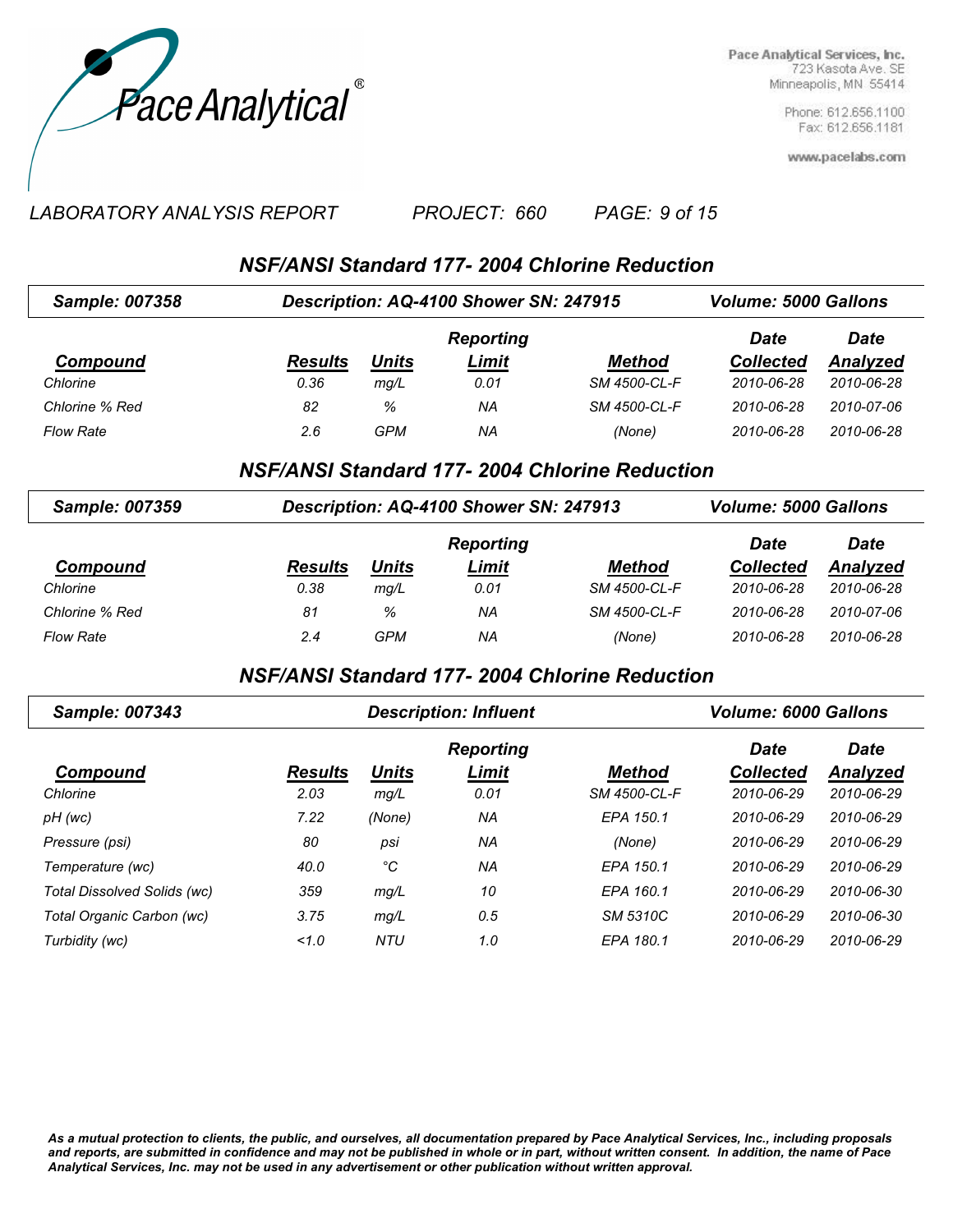

> Phone: 612.656.1100 Fax: 612.656.1181

www.pacelabs.com

#### *LABORATORY ANALYSIS REPORT PAGE: 10 of 15 PROJECT: 660*

## *NSF/ANSI Standard 177- 2004 Chlorine Reduction*

| Sample: 007360   | Description: AQ-4100 Shower SN: 247915 |              | <b>Volume: 6000 Gallons</b> |               |                  |            |
|------------------|----------------------------------------|--------------|-----------------------------|---------------|------------------|------------|
|                  |                                        |              | <b>Reporting</b>            |               | Date             | Date       |
| Compound         | <b>Results</b>                         | <u>Units</u> | <u>Limit</u>                | <b>Method</b> | <b>Collected</b> | Analyzed   |
| Chlorine         | 0.19                                   | mq/L         | 0.01                        | SM 4500-CL-F  | 2010-06-29       | 2010-06-29 |
| Chlorine % Red   | 91                                     | %            | ΝA                          | SM 4500-CL-F  | 2010-06-29       | 2010-07-06 |
| <b>Flow Rate</b> | 2.6                                    | GPM          | ΝA                          | (None)        | 2010-06-29       | 2010-06-29 |

#### *NSF/ANSI Standard 177- 2004 Chlorine Reduction*

| <b>Sample: 007361</b> | Description: AQ-4100 Shower SN: 247913 |              | <b>Volume: 6000 Gallons</b> |               |                  |            |
|-----------------------|----------------------------------------|--------------|-----------------------------|---------------|------------------|------------|
|                       |                                        |              | <b>Reporting</b>            |               | <b>Date</b>      | Date       |
| Compound              | <b>Results</b>                         | <b>Units</b> | Limit                       | <b>Method</b> | <b>Collected</b> | Analyzed   |
| Chlorine              | 0.26                                   | mq/L         | 0.01                        | SM 4500-CL-F  | 2010-06-29       | 2010-06-29 |
| Chlorine % Red        | 87                                     | %            | ΝA                          | SM 4500-CL-F  | 2010-06-29       | 2010-07-06 |
| <b>Flow Rate</b>      | 2.4                                    | GPM          | ΝA                          | (None)        | 2010-06-29       | 2010-06-29 |

### *NSF/ANSI Standard 177- 2004 Chlorine Reduction*

| <b>Sample: 007344</b>       |                | <b>Description: Influent</b> | <b>Volume: 7000 Gallons</b> |                 |                  |                 |
|-----------------------------|----------------|------------------------------|-----------------------------|-----------------|------------------|-----------------|
|                             |                |                              | <b>Reporting</b>            |                 | <b>Date</b>      | <b>Date</b>     |
| Compound                    | <b>Results</b> | <b>Units</b>                 | Limit                       | <b>Method</b>   | <b>Collected</b> | <b>Analyzed</b> |
| Chlorine                    | 2.06           | mg/L                         | 0.01                        | SM 4500-CL-F    | 2010-06-29       | 2010-06-29      |
| pH (wc)                     | 7.31           | (None)                       | NA                          | EPA 150.1       | 2010-06-29       | 2010-06-29      |
| Pressure (psi)              | 80             | psi                          | NA                          | (None)          | 2010-06-29       | 2010-06-29      |
| Temperature (wc)            | 40.8           | °C                           | NA                          | EPA 150.1       | 2010-06-29       | 2010-06-29      |
| Total Dissolved Solids (wc) | 366            | mg/L                         | 10                          | EPA 160.1       | 2010-06-29       | 2010-06-30      |
| Total Organic Carbon (wc)   | 3.78           | mg/L                         | 0.5                         | <b>SM 5310C</b> | 2010-06-29       | 2010-06-30      |
| Turbidity (wc)              | 1.0            | NTU                          | 1.0                         | EPA 180.1       | 2010-06-29       | 2010-06-29      |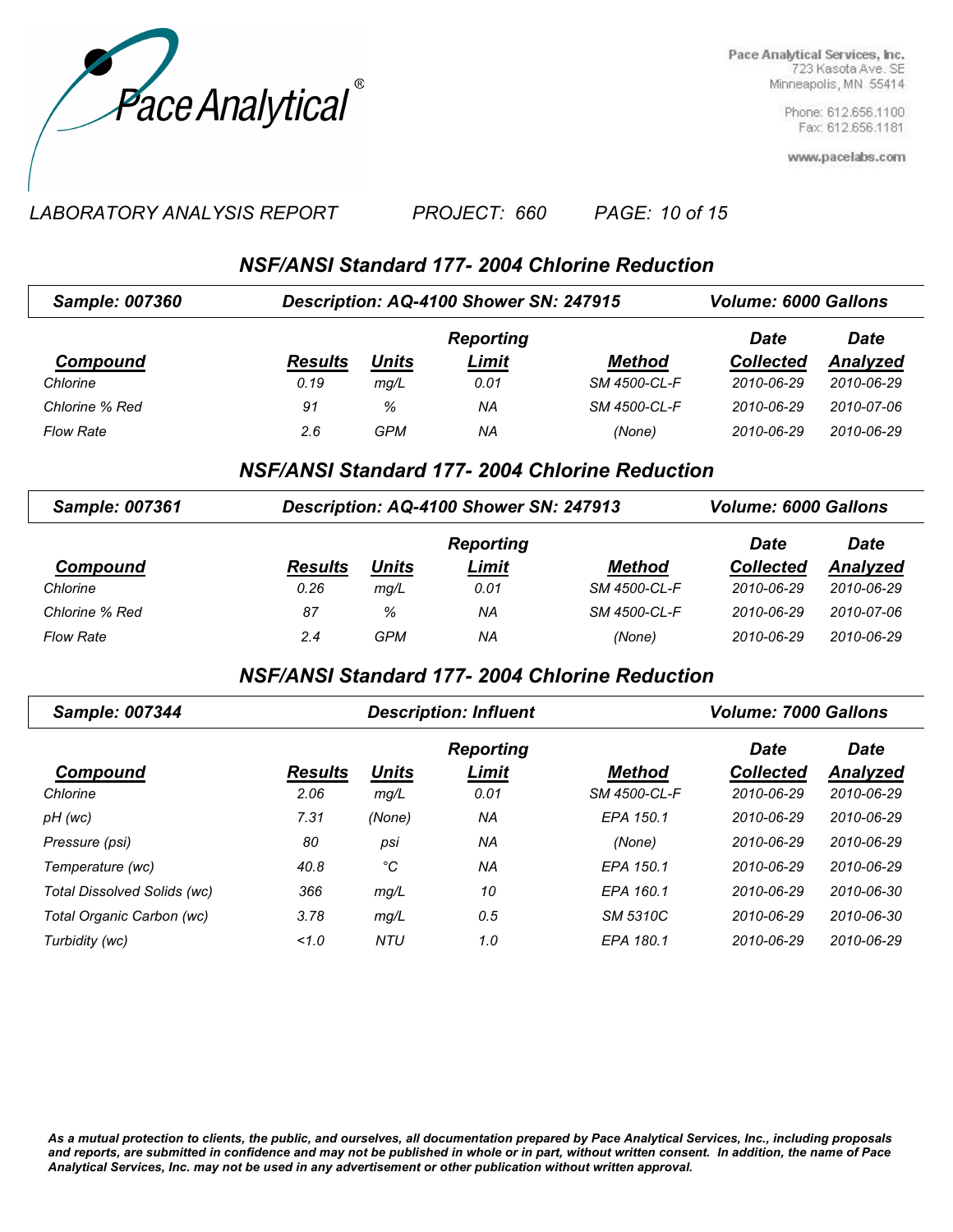

> Phone: 612.656.1100 Fax: 612.656.1181

www.pacelabs.com

#### *LABORATORY ANALYSIS REPORT PAGE: 11 of 15 PROJECT: 660*

## *NSF/ANSI Standard 177- 2004 Chlorine Reduction*

| <b>Sample: 007362</b> | Description: AQ-4100 Shower SN: 247915 |              | <b>Volume: 7000 Gallons</b> |               |                  |            |
|-----------------------|----------------------------------------|--------------|-----------------------------|---------------|------------------|------------|
|                       |                                        |              | <b>Reporting</b>            |               | <b>Date</b>      | Date       |
| Compound              | <b>Results</b>                         | <u>Units</u> | <u>Limit</u>                | <b>Method</b> | <b>Collected</b> | Analyzed   |
| Chlorine              | 0.18                                   | mq/L         | 0.01                        | SM 4500-CL-F  | 2010-06-29       | 2010-06-29 |
| Chlorine % Red        | 91                                     | %            | ΝA                          | SM 4500-CL-F  | 2010-06-29       | 2010-07-06 |
| <b>Flow Rate</b>      | 2.6                                    | GPM          | ΝA                          | (None)        | 2010-06-29       | 2010-06-29 |

### *NSF/ANSI Standard 177- 2004 Chlorine Reduction*

| Sample: 007363   | Description: AQ-4100 Shower SN: 247913 |       | <b>Volume: 7000 Gallons</b> |               |                  |             |
|------------------|----------------------------------------|-------|-----------------------------|---------------|------------------|-------------|
|                  |                                        |       | <b>Reporting</b>            |               | Date             | <b>Date</b> |
| Compound         | <b>Results</b>                         | Units | Limit                       | <b>Method</b> | <b>Collected</b> | Analyzed    |
| Chlorine         | 18<br>0.12                             | mg/L  | 0.01                        | SM 4500-CL-F  | 2010-06-30       | 2010-06-30  |
| Chlorine % Red   | 94                                     | %     | ΝA                          | SM 4500-CL-F  | 2010-06-30       | 2010-07-13  |
| <b>Flow Rate</b> | 2.4                                    | GPM   | ΝA                          | (None)        | 2010-06-30       | 2010-06-30  |

## *NSF/ANSI Standard 177- 2004 Chlorine Reduction*

| Sample: 007345              |                | <b>Description: Influent</b> | <b>Volume: 8000 Gallons</b> |                 |                  |                 |
|-----------------------------|----------------|------------------------------|-----------------------------|-----------------|------------------|-----------------|
|                             |                |                              | <b>Reporting</b>            |                 | <b>Date</b>      | <b>Date</b>     |
| Compound                    | <b>Results</b> | <b>Units</b>                 | Limit                       | <b>Method</b>   | <b>Collected</b> | <b>Analyzed</b> |
| Chlorine                    | 18<br>1.93     | mg/L                         | 0.01                        | SM 4500-CL-F    | 2010-06-30       | 2010-06-30      |
| pH (wc)                     | 7.15           | (None)                       | ΝA                          | EPA 150.1       | 2010-06-30       | 2010-06-30      |
| Pressure (psi)              | 80             | psi                          | ΝA                          | (None)          | 2010-06-30       | 2010-06-30      |
| Temperature (wc)            | 41.6           | °C                           | ΝA                          | EPA 150.1       | 2010-06-30       | 2010-06-30      |
| Total Dissolved Solids (wc) | 366            | mg/L                         | 10                          | EPA 160.1       | 2010-06-30       | 2010-06-30      |
| Total Organic Carbon (wc)   | 3.78           | mq/L                         | 0.5                         | <b>SM 5310C</b> | 2010-06-30       | 2010-06-30      |
| Turbidity (wc)              | 1.0            | NTU                          | 1.0                         | EPA 180.1       | 2010-06-30       | 2010-07-01      |

TOC and TDS were collected at the 7000 gallon sample point.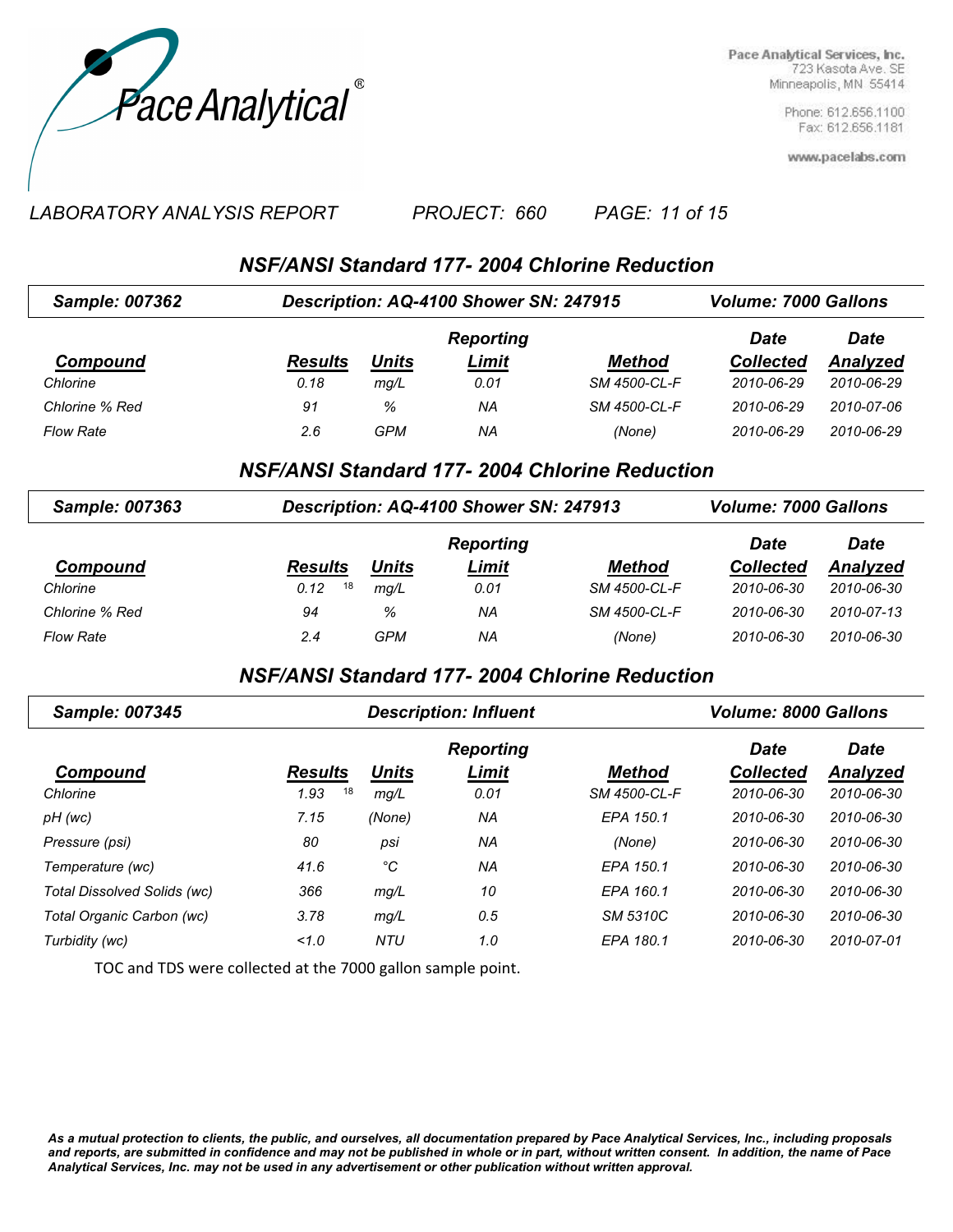

> Phone: 612.656.1100 Fax: 612.656.1181

www.pacelabs.com

#### *LABORATORY ANALYSIS REPORT PAGE: 12 of 15 PROJECT: 660*

*NSF/ANSI Standard 177- 2004 Chlorine Reduction*

| Sample: 007364   | Description: AQ-4100 Shower SN: 247915 |       | <b>Volume: 8000 Gallons</b> |               |                  |                 |
|------------------|----------------------------------------|-------|-----------------------------|---------------|------------------|-----------------|
|                  |                                        |       | <b>Reporting</b>            |               | <b>Date</b>      | Date            |
| Compound         | <b>Results</b>                         | Units | <u>Limit</u>                | <b>Method</b> | <b>Collected</b> | <b>Analyzed</b> |
| Chlorine         | 18<br>0.19                             | mq/L  | 0.01                        | SM 4500-CL-F  | 2010-06-30       | 2010-06-30      |
| Chlorine % Red   | 90                                     | %     | ΝA                          | SM 4500-CL-F  | 2010-06-30       | 2010-07-13      |
| <b>Flow Rate</b> | 2.6                                    | GPM   | ΝA                          | (None)        | 2010-06-30       | 2010-06-30      |

#### *NSF/ANSI Standard 177- 2004 Chlorine Reduction*

| <b>Sample: 007365</b> | Description: AQ-4100 Shower SN: 247913 |       | <b>Volume: 8000 Gallons</b> |              |                  |            |
|-----------------------|----------------------------------------|-------|-----------------------------|--------------|------------------|------------|
|                       |                                        |       | <b>Reporting</b>            |              | Date             | Date       |
| Compound              | <b>Results</b>                         | Units | Limit                       | Method       | <b>Collected</b> | Analyzed   |
| Chlorine              | 0.13                                   | mq/L  | 0.01                        | SM 4500-CL-F | 2010-06-30       | 2010-06-30 |
| Chlorine % Red        | 93                                     | %     | ΝA                          | SM 4500-CL-F | 2010-06-30       | 2010-07-06 |
| <b>Flow Rate</b>      | 2.4                                    | GPM   | ΝA                          | (None)       | 2010-06-30       | 2010-06-30 |

### *NSF/ANSI Standard 177- 2004 Chlorine Reduction*

| <b>Sample: 007346</b>       |                | <b>Description: Influent</b> | <b>Volume: 9000 Gallons</b> |               |                  |             |
|-----------------------------|----------------|------------------------------|-----------------------------|---------------|------------------|-------------|
|                             |                |                              | <b>Reporting</b>            |               | <b>Date</b>      | <b>Date</b> |
| Compound                    | <b>Results</b> | <b>Units</b>                 | Limit                       | <b>Method</b> | <b>Collected</b> | Analyzed    |
| Chlorine                    | 1.90           | mg/L                         | 0.01                        | SM 4500-CL-F  | 2010-07-01       | 2010-07-01  |
| pH (wc)                     | 7.13           | (None)                       | ΝA                          | EPA 150.1     | 2010-07-01       | 2010-07-01  |
| Pressure (psi)              | 80             | psi                          | ΝA                          | (None)        | 2010-07-01       | 2010-07-01  |
| Temperature (wc)            | 38.3           | °C                           | ΝA                          | EPA 150.1     | 2010-07-01       | 2010-07-01  |
| Total Dissolved Solids (wc) | 365            | mg/L                         | 10                          | EPA 160.1     | 2010-07-01       | 2010-07-08  |
| Total Organic Carbon (wc)   | 3.79           | mg/L                         | 0.5                         | SM 5310C      | 2010-07-01       | 2010-07-07  |
| Turbidity (wc)              | 1.0            | NTU                          | 1.0                         | EPA 180.1     | 2010-07-01       | 2010-07-01  |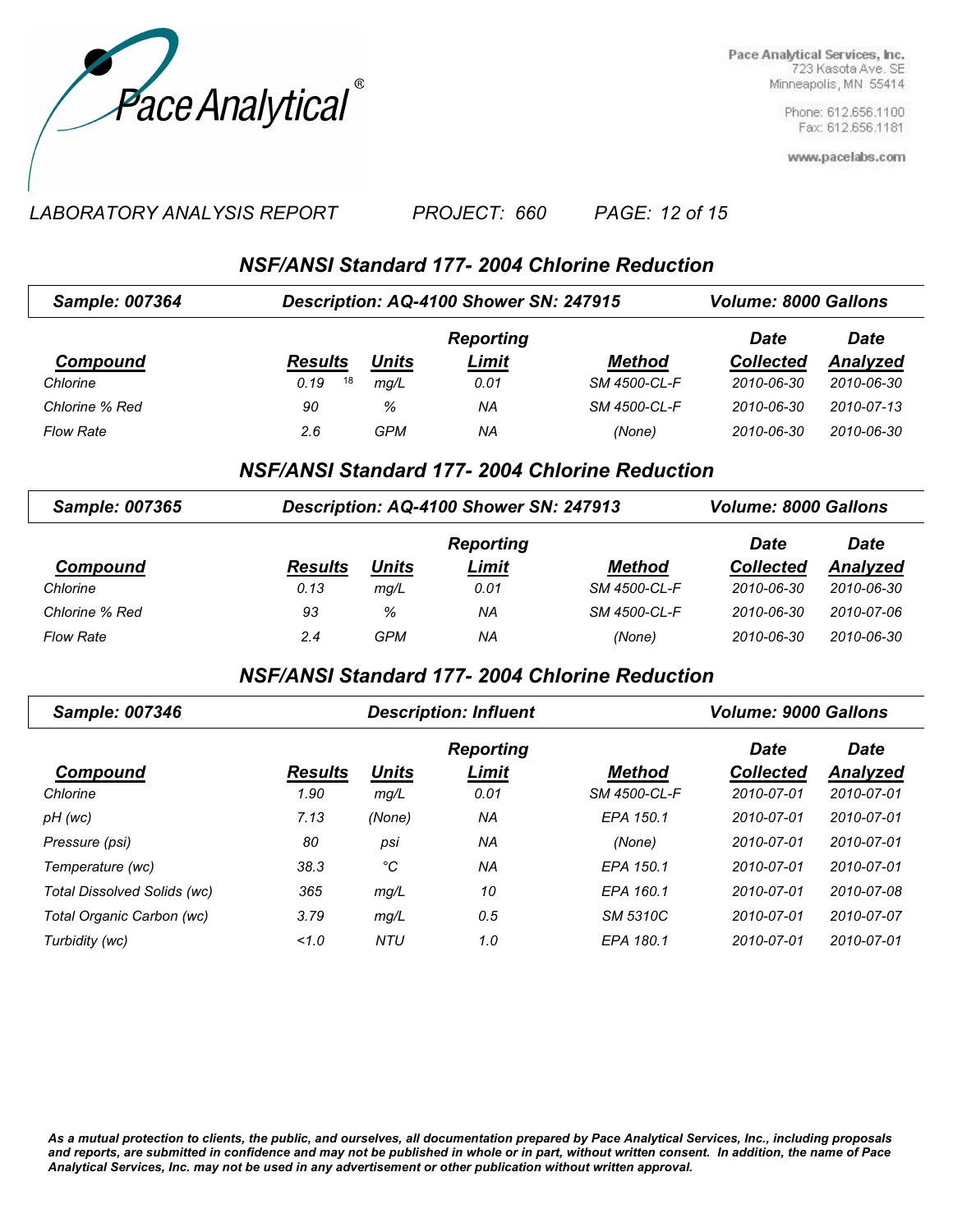

> Phone: 612.656.1100 Fax: 612.656.1181

www.pacelabs.com

#### *LABORATORY ANALYSIS REPORT PAGE: 13 of 15 PROJECT: 660*

## *NSF/ANSI Standard 177- 2004 Chlorine Reduction*

| <b>Sample: 007366</b> | Description: AQ-4100 Shower SN: 247915 |              | <b>Volume: 9000 Gallons</b> |               |                  |             |
|-----------------------|----------------------------------------|--------------|-----------------------------|---------------|------------------|-------------|
|                       |                                        |              | <b>Reporting</b>            |               | Date             | <b>Date</b> |
| Compound              | <b>Results</b>                         | <u>Units</u> | <u>Limit</u>                | <b>Method</b> | <b>Collected</b> | Analyzed    |
| Chlorine              | 0.27                                   | mq/L         | 0.01                        | SM 4500-CL-F  | 2010-07-01       | 2010-07-01  |
| Chlorine % Red        | 86                                     | %            | NA                          | SM 4500-CL-F  | 2010-07-01       | 2010-07-06  |
| <b>Flow Rate</b>      | 2.6                                    | GPM          | ΝA                          | (None)        | 2010-07-01       | 2010-07-01  |

#### *NSF/ANSI Standard 177- 2004 Chlorine Reduction*

| <b>Sample: 007367</b> | Description: AQ-4100 Shower SN: 247913 |              | <b>Volume: 9000 Gallons</b> |               |                  |                 |
|-----------------------|----------------------------------------|--------------|-----------------------------|---------------|------------------|-----------------|
|                       |                                        |              | <b>Reporting</b>            |               | Date             | <b>Date</b>     |
| Compound              | <b>Results</b>                         | <b>Units</b> | Limit                       | <b>Method</b> | <b>Collected</b> | <b>Analyzed</b> |
| Chlorine              | 0.36                                   | mq/L         | 0.01                        | SM 4500-CL-F  | 2010-07-01       | 2010-07-01      |
| Chlorine % Red        | 81                                     | %            | ΝA                          | SM 4500-CL-F  | 2010-07-01       | 2010-07-06      |
| <b>Flow Rate</b>      | 2.4                                    | GPM          | ΝA                          | (None)        | 2010-07-01       | 2010-07-01      |

### *NSF/ANSI Standard 177- 2004 Chlorine Reduction*

| Sample: 007347              |                | <b>Description: Influent</b> | <b>Volume: 10000 Gallons</b> |               |                  |             |
|-----------------------------|----------------|------------------------------|------------------------------|---------------|------------------|-------------|
|                             |                |                              | <b>Reporting</b>             |               | <b>Date</b>      | <b>Date</b> |
| Compound                    | <b>Results</b> | <u>Units</u>                 | <b>Limit</b>                 | <b>Method</b> | <b>Collected</b> | Analyzed    |
| Chlorine                    | 18<br>2.02     | mq/L                         | 0.01                         | SM 4500-CL-F  | 2010-07-02       | 2010-07-02  |
| pH (wc)                     | 7.10           | (None)                       | NA                           | EPA 150.1     | 2010-07-02       | 2010-07-02  |
| Pressure (psi)              | 80             | psi                          | ΝA                           | (None)        | 2010-07-02       | 2010-07-02  |
| Temperature (wc)            | 39.6           | °C                           | ΝA                           | EPA 150.1     | 2010-07-02       | 2010-07-02  |
| Total Dissolved Solids (wc) | 375            | mg/L                         | 10                           | EPA 160.1     | 2010-07-02       | 2010-07-08  |
| Total Organic Carbon (wc)   | 3.71           | mg/L                         | 0.5                          | SM 5310C      | 2010-07-02       | 2010-07-07  |
| Turbidity (wc)              | 1.0            | <b>NTU</b>                   | 1.0                          | EPA 180.1     | 2010-07-02       | 2010-07-02  |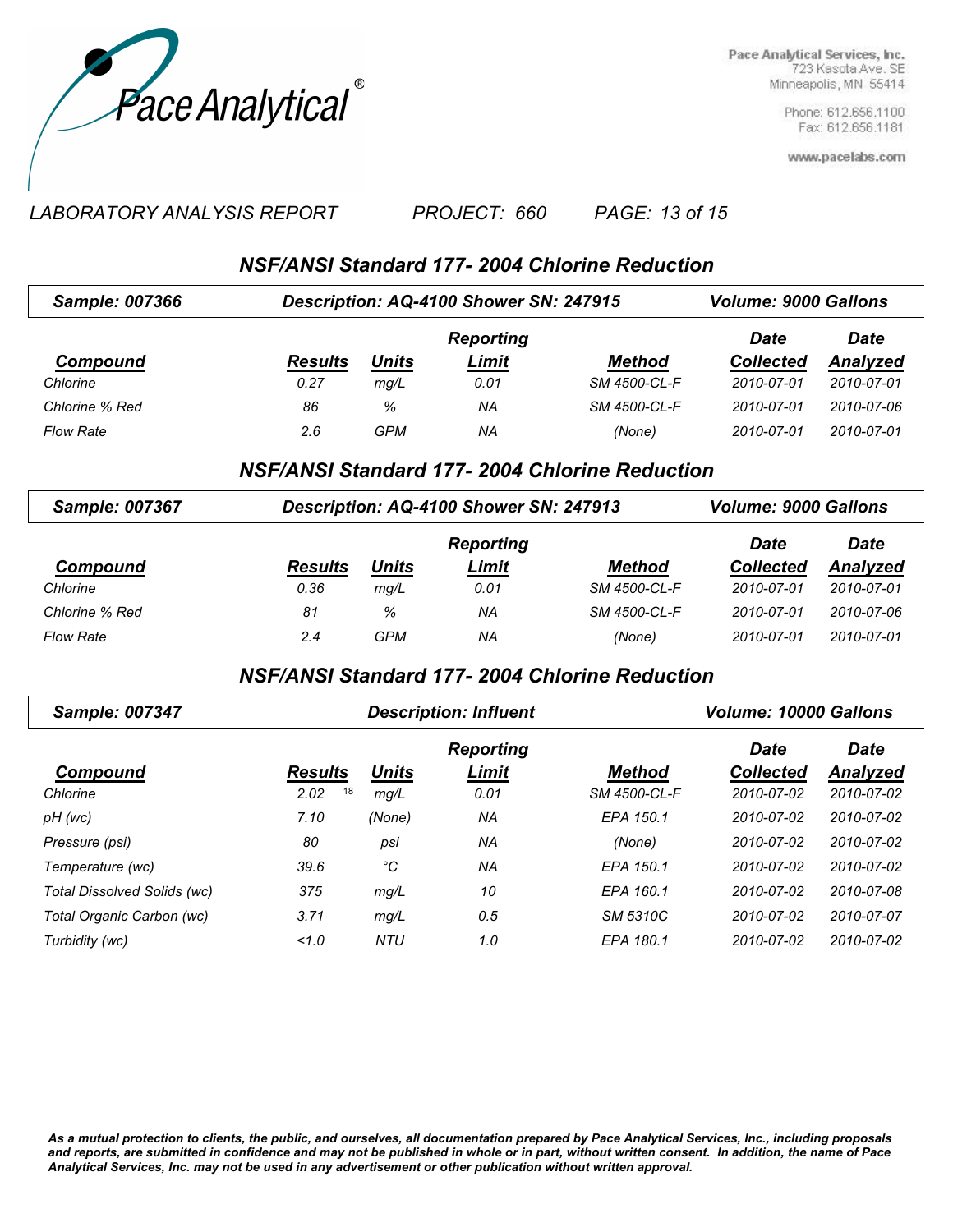

> Phone: 612.656.1100 Fax: 612.656.1181

www.pacelabs.com

#### *LABORATORY ANALYSIS REPORT PAGE: 14 of 15 PROJECT: 660*

# *NSF/ANSI Standard 177- 2004 Chlorine Reduction*

| <b>Sample: 007368</b> | Description: AQ-4100 Shower SN: 247915 |       | <b>Volume: 10000 Gallons</b> |               |                  |            |
|-----------------------|----------------------------------------|-------|------------------------------|---------------|------------------|------------|
|                       |                                        |       | <b>Reporting</b>             |               | Date             | Date       |
| Compound              | <b>Results</b>                         | Units | <b>Limit</b>                 | <b>Method</b> | <b>Collected</b> | Analyzed   |
| Chlorine              | 18<br>0.23                             | mq/L  | 0.01                         | SM 4500-CL-F  | 2010-07-02       | 2010-07-02 |
| Chlorine % Red        | 89                                     | %     | ΝA                           | SM 4500-CL-F  | 2010-07-02       | 2010-07-13 |
| <b>Flow Rate</b>      | 2.6                                    | GPM   | ΝA                           | (None)        | 2010-07-02       | 2010-07-02 |

#### *NSF/ANSI Standard 177- 2004 Chlorine Reduction*

| Sample: 007369   | Description: AQ-4100 Shower SN: 247913 |            | <b>Volume: 10000 Gallons</b> |               |                  |             |
|------------------|----------------------------------------|------------|------------------------------|---------------|------------------|-------------|
|                  |                                        |            | <b>Reporting</b>             |               | Date             | <b>Date</b> |
| Compound         | <b>Results</b>                         | Units      | <u>Limit</u>                 | <b>Method</b> | <b>Collected</b> | Analyzed    |
| Chlorine         | 18<br>0.26                             | mq/L       | 0.01                         | SM 4500-CL-F  | 2010-07-02       | 2010-07-02  |
| Chlorine % Red   | 87                                     | %          | ΝA                           | SM 4500-CL-F  | 2010-07-02       | 2010-07-13  |
| <b>Flow Rate</b> | 2.4                                    | <b>GPM</b> | ΝA                           | (None)        | 2010-07-02       | 2010-07-02  |